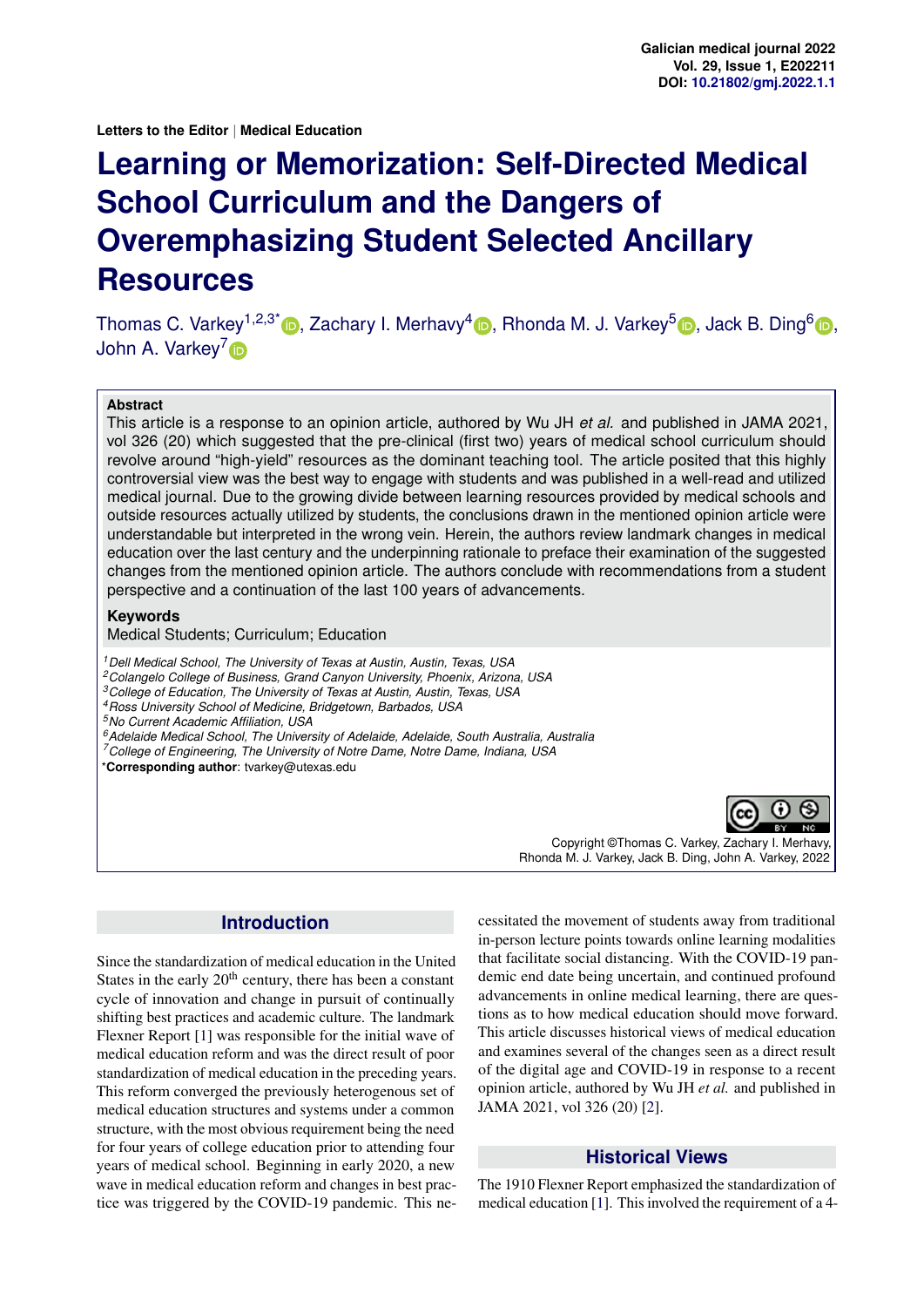year bachelor's degree as a prerequisite to entering medical school, followed by several years of medical school education, that encompassed basic science teaching and clinical rotations, to ensure that students were able to engage properly with both the scientific basis of medicine, as well as the subjective and psychological needs of patients themselves [\[3\]](#page-3-2). This reform stemmed from the prevailing belief of the time that medical students lacked comprehensive exposure to the full spectrum of medical knowledge and practice. Notably, however, mastering a standardized exam was not part of the initial recommendations of the Flexner Report. Instead, it centralized on the introduction of students to practice medicine safely and carefully on real, living human beings through increased emphasis on the applications of the basic sciences [\[3\]](#page-3-2). The overarching aim of implementing teaching of a more scientific basis for medical practice was to ensure that the student would be more prepared to care for patients with the emergence of newer technologies and scientific breakthroughs. This focus on the mastery of the new and emerging science was bolstered with the inclusion of the requirements of a residency program to practice medicine properly in the continental United States in 1889 [\[4\]](#page-3-3). These changes to medicine have always placed the most important need, quality, timely, and scientifically backed care of patients with heavy emphasis on their wellbeing and care first.

## **Changes with the Digital Age**

Since the inception of the Internet, medical schools have incorporated virtual elements into their teaching structures. From the very beginning, however, online platforms have typically been used supplementarily to in-person-based curriculums. Again, during this addition of the Internet, the focus remained not on the ability of students to master a standardized test or ability to follow a checklist to hit a minimum number of skills accomplished in a set period of time, but instead on their ability to safely and carefully practice medicine on real, living human beings [\[5\]](#page-3-4). This took the form of caution with moving the United States Medical Licensing Examination (USMLE) to a computerized version and the careful addition of the virtual classroom into medical education.

In the late 1980s and early 1990s, many of the old correspondence courses began to move to the new online platform, with organizations such as the Western Behavioral Sciences Institute and the University of Phoenix leading the charge for the adoption of online schooling for undergraduate and graduate education [\[6\]](#page-3-5). These courses often utilized discussion boards, online testing platforms for exam proctoring, homework systems like that of Pearson's "MyLab" for homework assignments and increased reflective essay assignments to ensure that students were able to demonstrate that they were learning while taking part in the online course work [\[7\]](#page-3-6). Much of the online platforms continued to change and adapt to the needs of students right up until the beginnings of the COVID-19 pandemic, with very few medical education courses being taught virtually due to many different barriers [\[8\]](#page-3-7).

At the end of the  $20<sup>th</sup>$  century and beginning of the  $21<sup>st</sup>$ 

century, the mass adoption of the Internet enabled rapid access to files and webpages, which ensured a new ease of accessing raw information [\[9\]](#page-3-8). Medical bodies leveraged this new ability, with a major example being the caution of computerizing the USMLE for fear that it would hurt the validity and utility of the examination. Through vigilance, this was avoided and instead the efforts brought many benefits to the examiners [\[10,](#page-3-9) [11\]](#page-3-10). This, along with the inclusion of a clinical skill examination, were chosen to enable medical students to engage in the diagnosis and treatment of patients safely and properly [\[5\]](#page-3-4). Some of the benefits of the Internet and its mass adoption have included the opening of new avenues for increasing access for medical students to instructors through Massive Open Online Courses (MOOCs), virtual case conferences like that of the National Multiple Sclerosis Society's (NMSS) Difficult Case Webinar [\[12\]](#page-3-11), and virtual grand rounds.

## **Forced Changes as a Result of COVID-19**

During the first quarter of the calendar year 2020, as a direct result of the COVID-19 pandemic, millions of students were forcibly transitioned from in-class instruction to online programs [\[13–](#page-3-12)[15\]](#page-3-13). The educational modality and regularity of meeting varied from institution to institution - ranging from completely asynchronous virtual classrooms to completely synchronous classrooms where students would meet utilizing pre-determined meeting times and video call platforms such as Zoom®. Due to the rapid transition to the virtual classroom, many instructors, students, and parents were forced to learn how to engage with the class materials online without much notice.

Medical students continued their education throughout the pandemic either virtually or in a blended classroom with clinical instructions being significantly limited [\[16–](#page-3-14) [21\]](#page-3-15). Many students subjectively reported that they felt as though their clinical knowledge and experience were greatly diminished as compared to their counterparts who were able to attend in-person lectures, have clinical experiences, and face-to-face conversations with staff, faculty, standardized patients, and real patients in low-stakes clinical settings such as student-run clinics [\[16–](#page-3-14)[21\]](#page-3-15). Much of the educational cementing that their counterparts had encountered had a physical connection with the knowledge that they had gained through reading, listening to lectures, answering practice questions, and having conversations with colleagues [\[16–](#page-3-14)[21\]](#page-3-15). This direct patient connection to the knowledge gained from didactic learning and conversations with peers and faculty has been cited by many students as the key to both their learning and the excellence demonstrated in the patient rooms during the clinical years [\[16–](#page-3-14)[21\]](#page-3-15).

## **Response to JAMA Article**

In the aforementioned opinion article [\[2\]](#page-3-0), the authors make the claim that there has been a decrease in the number of students attending lectures and engaging with the standard curriculum at different medical institutions. They go on to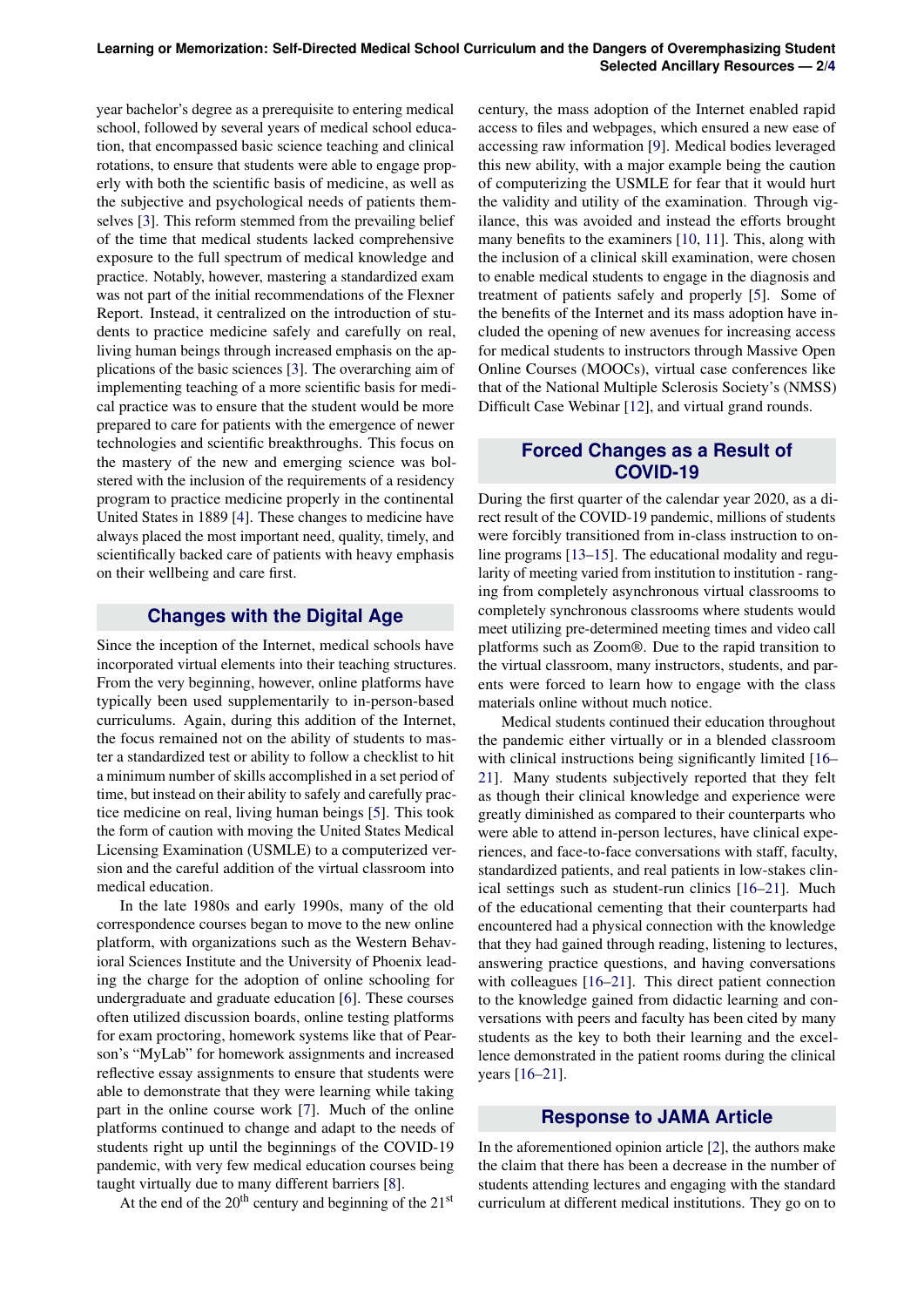suggest that instead of continuing to utilize the standard curriculum at these institutions, the departments of medical education should instead incorporate student-developed didactic resources [\[2\]](#page-3-0). While this sounds appealing, there are five key thoughts that are lost when focusing only on the attendance rates of lectures in relation to how students utilize school-based resources versus that of the "High Yield" resources.

- 1. The Medical student-driven curriculum that is referred to is based only on the Step 1 USMLE, meaning that it does not include the latest and most advanced research for patient care, but instead is only focused on what is tested on the Step 1 USMLE.
- 2. The focus is on a standardized examination, not on patient care, meaning that the efforts of the Flexner Report and the caution of the digital age have been thrown to the wayside.
- 3. These resources do not work to ensure that students actually understand the material, but instead focus only on the student's ability to either memorize information or know "buzzwords" to ensure a higher score on the Step 1 USMLE or other standardized tests. Many of these resources even claim to increase the score that a student will achieve.
- 4. As with the other movements, the next steps for changes in medical education should be focused on improving scientific literacy, patient care, and finally, ensuring that the students are razor-focused on being the best clinicians that they can be.
- 5. This does not mean that the resources such as Sketchy, Anki, or First Aid are not useful as adjunctive materials, but instead that they should only be utilized as ancillary ones with suggestions of specific resources to help students retain long-term information for future use.

It is the strongest moral conviction of the authorial team that requiring students to pay hundreds of thousands of dollars in tuition for self-study is inappropriate and indicative of a lack of understanding the goals of medical education as set in the original 1910 Flexner Report [\[1\]](#page-2-0). It is the hope of the authorial team that these points help refocus the responsibility of medical educators as facilitators and teachers first and foremost. The recommendation of the authorial team is to either decrease the costs of medical education to appropriately and proportionally reflect the teaching and recommended resources provided to students or to refocus the basic science years to incorporate more clinical pearls to increase student foundational knowledge. Through providing thorough educational materials and classroom time, with focus on the practical and applicable scientific knowledge for patient care, the efforts of the current medical educational system can increase student knowledge guiding towards a growth in overall medical knowledge, not just standardized examination proficiency.

#### **Conclusions**

While recent movements of medical students from attending lectures towards more self-directed learning may be misinterpreted to suggest that the best option is to increasingly lean on the shadow curriculum utilized by medical students as adjunctive learning materials, the current lectures utilized in teaching medical students should be modified to encourage attendance by increasing the amount of useful clinical pearls and hints on how best to understand the material, and, finally, provide practice problems or other self-directed testing methodology to both increase student learning and retention. This type of action and the inclusion of utility helps with setting the foundational knowledge necessary to properly engage within the course materials, both for standardized testing and clinical practice.

## **Ethical Statement**

All Ethical Standards were followed and no human or animal experimentations were performed.

## **Acknowledgments**

The authors would like to acknowledge the examples of great educators and mentors over the course of their educational careers – Elliot M. Frohman, M.D., Ph.D., Teresa C. Frohman, PA-C, Moronke Oke, Ph.D., Russell Grubbs, Ph.D., Diane Schallert, Ph.D., Toni Falbo, Ph.D., Tina Szopinski, Ph.D., Jon Valla, Ph.D., Mark Wireman, D.C., Val Martinez, Ph.D., Donna Blakeney, M.S., Melissa Trombley, Ph.D., and Nick Schoonover, M.S.

These individuals, while not perfect, embodied the ideal of all education and especially that of medical education - working hard to ensure that we "get it right" for the benefit of ourselves and our patients. Their care, compassion, and dedication to the students in their teaching are shining examples of how medical education can and should move in the near future.

# **Conflict of Interest**

Thomas C. Varkey: is an Adjunct Professor at Grand Canyon University and receives payment for his teaching and grading, he is a faculty member with the National Multiple Sclerosis Society's Monthly Fellows Difficult Case Discussion Webinar, and Thomas serves on the board of editors for ProClinS Cardiology. Zachary I. Merhavy: Nothing to disclose.

Rhonda M.J. Varkey: Nothing to disclose. Jack B. Ding: Nothing to disclose. John A. Varkey: Nothing to disclose.

# **Financial Disclosure**

The authors declared no financial support.

## **References**

<span id="page-2-0"></span>[1] Flexner A. Medical education in the United States and Canada. The Carnegie Foundation for the Advancement of Teaching, Bulletin Number Four. 1910. Available from: [http://archive.carnegiefoundation.org/publications/](http://archive.carnegiefoundation.org/publications/pdfs/elibrary/Carnegie_Flexner_Report.pdf) [pdfs/elibrary/Carnegie](http://archive.carnegiefoundation.org/publications/pdfs/elibrary/Carnegie_Flexner_Report.pdf) Flexner Report.pdf